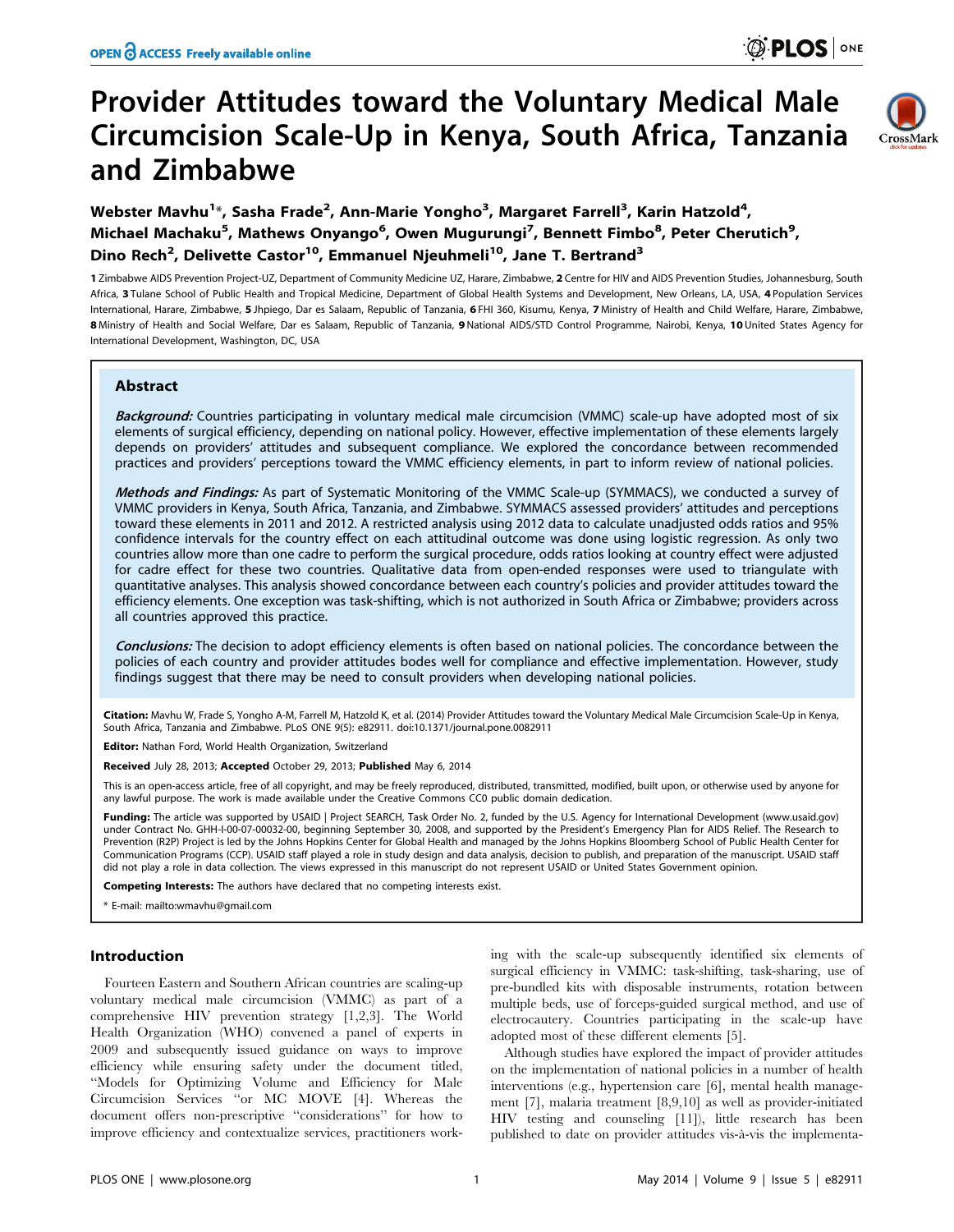tion of the VMMC scale-up. To our knowledge, there is only one publication that examines practices and attitudes of VMMC providers [12].

The objective of this analysis is to assess the attitudes of VMMC providers in four countries (Kenya, South Africa, Tanzania and Zimbabwe) toward these six elements of surgical efficiency. South Africa is the only country whose documented VMMC guidelines are up-to-date (see Table 1).

## Methods

Human subjects approval was obtained by the Tulane University Institutional Review Board (IRB) and the local IRBs in each country: the Kenya Medical Research Institute, the University of the Witwatersrand's Human Research Ethics Committee (SA), the Tanzanian National Institute for Medical Research, and the Medical Research Council of Zimbabwe. Additional scientific and ethical reviews were done by the national AIDS coordinating bodies, other government officials, local NGOs, and other stakeholders

This is an analysis of data collected as part of the SYMMACS study which has been described elsewhere [5]. In brief, SYMMACS tracked the implementation and evolution of VMMC services in four countries. Data on the efficiency elements were collected at VMMC sites over a two-day period in 2011 ( $n = 73$ ) and in 2012  $(n = 122)$  across the four countries. A detailed description of how sites were selected is provided in the overview article [5] in this supplement. In brief, the four countries differed in the stage of their VMMC scale-up; this determined how sites were selected. Kenya, with over 235 sites operational by December 2010 randomly selected 30 sites for 2011 data collection. In 2012, four of these sites were replaced and one was dropped, resulting in 29 sites in 2012. By contrast, South Africa, Tanzania, and Zimbabwe had only 1–3 VMMC sites by late 2010. Each country identified and selected all known or planned sites for 2011. Some of these sites were replaced and more were added in 2012, depending on each country's circumstances [5].

In each country, the research team interviewed all providers involved in the clinical delivery of VMMC services on the two-day visit to each site in 2011 and 2012. The SYMMACS survey included a structured questionnaire which assessed provider attitudes, beliefs, and practices related to the six efficiency

elements. At the end of each structured interview, the interviewer asked eight open-ended questions. These allowed for more indepth responses on providers' experience with VMMC, in addition to providing the interviewer with an opportunity to seek clarification on specific responses.

Data were managed and analyzed using SPSS version 19.0. Responses to attitude questions were recoded from a five-point Likert scale ranging from ''strongly disagree'' to ''strongly agree'' to a binary outcome of ''agree/strongly agree'' vs. others. This was done to provide higher clarity between categories and to compensate for the potentially limiting sample size. Frequency counts and percentages were tabulated for categorical variables in the descriptive analysis. A chi-square test for independence or Fisher exact test when the expected cell frequency was lower than five was performed to determine if either cadre or country (the key correlates of interest) was associated with agreement/disagreement to each attitudinal question. These tests were performed and reported for each year separately.

A restricted analysis using 2012 data to calculate unadjusted odds ratios and 95% confidence intervals for the country effect on each attitudinal outcome was done using logistic regression. These analyses were restricted to data collected in 2012 due to the overlap in both sites and providers between the two years of data collection, and the inability (due to the manner of data collection) to distinguish unique providers. Additionally, unadjusted odds ratios were calculated. Qualitative data from open-ended responses were used to triangulate with the quantitative analyses.

## Results

In the four countries, a total of 358 and 591 providers took part in the SYMMACS study in 2011 and 2012, respectively. The socio-demographic profile of the providers is shown in Table 2, and described in detail by Perry et al. [13] in this supplement. Overall, in South Africa and Tanzania the majority of VMMC providers were female, whereas in Kenya and Zimbabwe females were the minority. In all countries where medical doctors provided VMMC, the cadre was predominately male.

Table 3 describes the extent to which these four countries had adopted each of the six elements of VMMC efficiency. This issue is discussed in detail in the overview article [5] in this supplement. In summary, by 2012 countries had adopted 3–5 of the 6 efficiency elements. The forceps-guided surgical method and task-sharing

| Country      | Strategy                                                                                                    | Year | Efficiency element included in national policy                                                                                                |
|--------------|-------------------------------------------------------------------------------------------------------------|------|-----------------------------------------------------------------------------------------------------------------------------------------------|
| Kenya        | National Guidance for Voluntary Male Circumcision in Kenya                                                  | 2007 | Task-shifting – both doctors and nurses allowed to be primary<br>providers                                                                    |
|              | National Strategy for Voluntary Medical Male Circumcision                                                   | 2009 |                                                                                                                                               |
| South Africa | South African National Guidelines for Medical Male<br>Circumcision Under Local Anesthesia                   | 2011 | Task-shifting – only doctors allowed to be primary providers but<br>nurses allowed to perform certain tasks                                   |
|              |                                                                                                             |      | MC-MOVE the nationally-recommended practice (including all 6<br>efficiency elements - see comment above regarding task-shifting)              |
| Tanzania     | National Strategy for Scaling-up Male Circumcision for HIV<br>Prevention                                    | 2010 | Task-shifting – both doctors and nurses allowed to be primary<br>providers                                                                    |
| Zimbabwe     | Zimbabwe Policy Guidelines on Safe and Voluntary Male<br>Circumcision                                       | 2009 | Task-shifting – only doctors allowed to be primary providers but policy<br>recognizes the need to allow and train non-doctors to conduct VMMC |
|              | Strategy for Safe Medical Male Circumcision Scale-Up to<br>Support Comprehensive HIV Prevention in Zimbabwe | 2010 | Forceps-quided method the nationally-recommended surgical<br>technique                                                                        |
|              |                                                                                                             |      |                                                                                                                                               |

Table 1. VMMC strategies and plans in the four countries, and efficiency elements included in each country's national guidelines.

Note: Kenya, South Africa and Zimbabwe's guidelines have not been updated to include other nationally-recommended VMMC practices. doi:10.1371/journal.pone.0082911.t001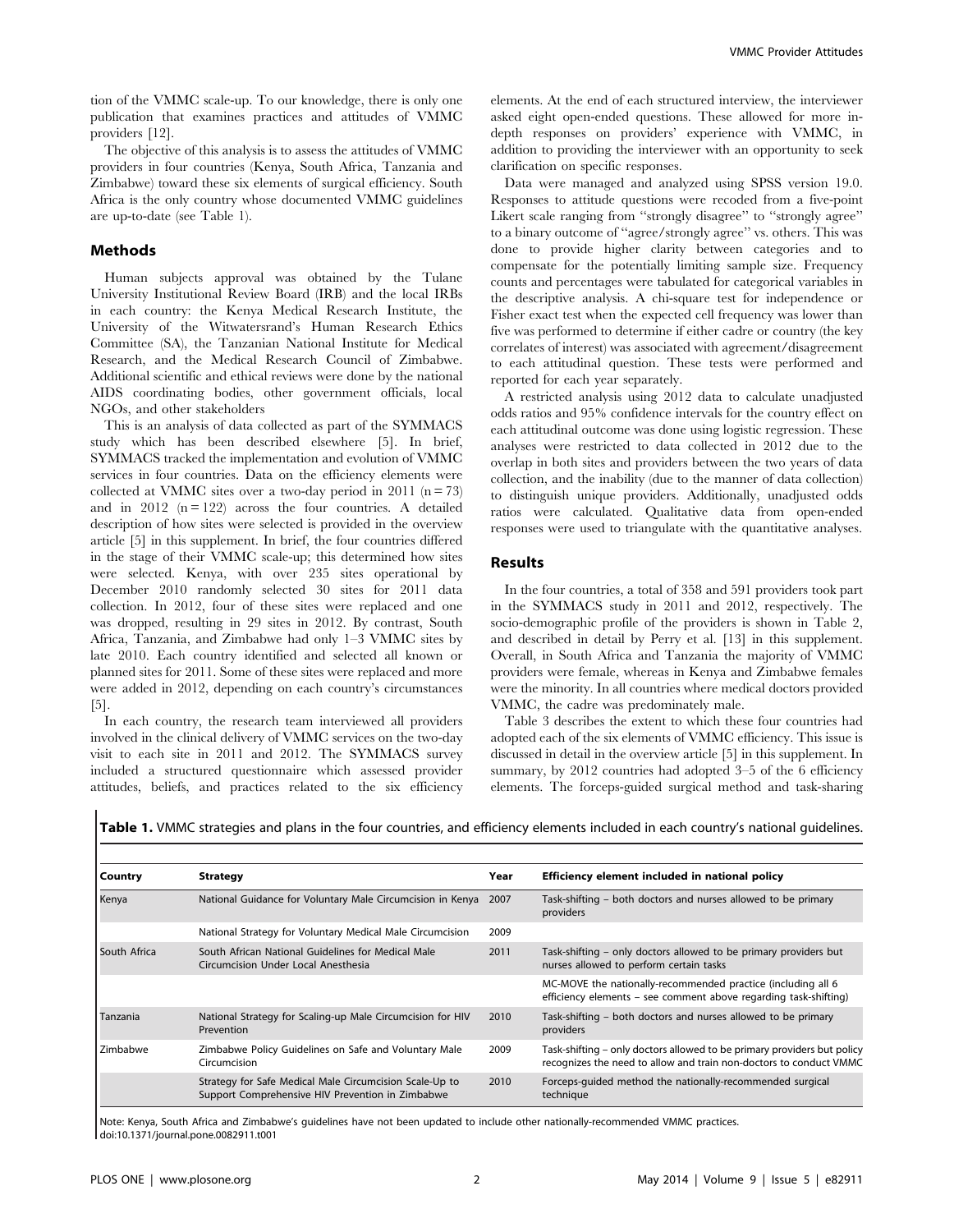| Kenya<br>$n = 85$<br>2011<br>80.0<br>32.0<br>(6.7)<br>52.9<br>$\overline{0}$ .<br>Mean age in years,<br>(Standard deviation)<br>Medical Doctor<br>Gender:<br>Male (%)<br>Cadre:<br>Nurse | $n = 82$<br>2012 | South Africa   |                  | Tanzania         |                  | Zimbabwe      |                |
|------------------------------------------------------------------------------------------------------------------------------------------------------------------------------------------|------------------|----------------|------------------|------------------|------------------|---------------|----------------|
|                                                                                                                                                                                          |                  |                |                  |                  |                  |               |                |
|                                                                                                                                                                                          |                  | 2011           | 2012             | 2011             | 2012             | <b>2011</b>   | 2012           |
|                                                                                                                                                                                          |                  | $n = 105$      | $n = 209$        | $n = 93$         | $n = 206$        | $n = 74$      | $n = 94$       |
|                                                                                                                                                                                          |                  |                |                  |                  |                  |               |                |
|                                                                                                                                                                                          | 69.5             | 45.7           | 41.6             | 32.3             | 39.8             | 67.6          | 67.0           |
|                                                                                                                                                                                          | 31.0             | 38.5           | 39.1             | 40.2             | 40.4             | 39.3          | 37.7           |
|                                                                                                                                                                                          | (6.6)            | (9.8)          | (10.9)           | (9.4)            | (8.8)            | (8.4)         | (8.7)          |
|                                                                                                                                                                                          |                  |                |                  |                  |                  |               |                |
|                                                                                                                                                                                          | 0.0              | 20.0           | 16.7             | $\overline{0.0}$ | $\ddot{0}$       | 25.7          | 26.6           |
|                                                                                                                                                                                          | 53.7             | 80.0           | 83.3             | 80.6             | 78.6             | 74.3          | 73.4           |
| $\overline{0}$<br>AMO                                                                                                                                                                    | 0.0              | $\overline{0}$ | 0.0              | 8.6              | 5.3              | 0.0           | 0.0            |
| 47.1<br>Clinical officer                                                                                                                                                                 | 45.1             | 0.0            | 0.0              | 10.8             | 14.1             | 0.0           | 0.0            |
| Role in surgical theater, % providers that:                                                                                                                                              |                  |                |                  |                  |                  |               |                |
| 0.0<br>Primary provider A                                                                                                                                                                | $\overline{1}$ . | 15.2           | 11.0             | 47.3             | Lņ               | 25.7          | 26.6           |
| $\overline{1}$<br>$\,$ $\,$<br>Secondary provider                                                                                                                                        | 73               | 71.4           | 78.5             | 11.8             | Lņ.              | 74.3          | 73.4           |
| 98.8<br>Both perform and assist with VMMC operations depending on need                                                                                                                   | 91.5             | 13.3           | 10.5             | 40.9             | 99.0             | 0.0           | 0.0            |
| Estimated number of VMMC procedures performed or assisted<br>(career total):                                                                                                             |                  |                |                  |                  |                  |               |                |
| 2430<br>Median                                                                                                                                                                           | 1343             | 600            | 500              | 700              | 1500             | 360           | 400            |
| $(500 - 4745)$<br>(Interquartile range)                                                                                                                                                  | $(200 - 4185)$   | $(200 - 2000)$ | $(100 - 1000)$   | $(275 - 1950)$   | $(600 - 3000)$   | $(70 - 1125)$ | $(158 - 1000)$ |
| Number of months performing VMMC for HIV prevention                                                                                                                                      |                  |                |                  |                  |                  |               |                |
| 25 mo.<br>Median                                                                                                                                                                         | 31 mo.           | 8 mo.          | 10 mo.           | 12 mo.           | 15 mo.           | 6 mo.         | $11$ mo.       |
| $(12 - 40)$<br>(Interquartile range)                                                                                                                                                     | $(16 - 43)$      | $(4 - 14)$     | $(4 - 16)$       | $(8 - 16)$       | $(10 - 26)$      | $(1 - 20)$    | $(5 - 17)$     |
| 64.7<br>$\cup$<br>In the past 3 months % providers that performed VMMC: Full-time                                                                                                        | 45.1             | 80.0           | 78.5             | $\Xi$            | 50.0             | 33.8          | 13.8           |
| % of providers that received:                                                                                                                                                            |                  |                |                  |                  |                  |               |                |
| 36.5<br>VMMC training in medical or nursing school                                                                                                                                       | 20.7             | 20.0           | $4.\overline{3}$ | 7.5              | $\overline{1.0}$ | 4.1           | 43             |
| 98.8<br>Additional formal training/continuing education (e.g., certificate training)<br>in VMMC for HIV prevention                                                                       | 97.6             | 76.7           | 75.1             | 97.8             | 100              | 100           | 100            |
| $n = 85$<br>Among those who had additional training:                                                                                                                                     | $n = 82$         | $n = 105$      | $n = 160$        | $n = 91$         | $n = 206$        | $n = 74$      | $n = 94$       |
| 21.2 days<br>Mean number of days of additional training                                                                                                                                  | $20.8$ days      | 5.7 days       | 5.7 days         | 13.9 days        | 11.5 days        | 6.8 days      | 7.0 days       |
| (20.5)<br>(Standard deviation)                                                                                                                                                           | (13.9)           | (3.5)          | (2.8)            | (5.2)            | (1.6)            | (1.5)         | (0.2)          |

<sup>I 8</sup>Secondary providers assist the primary surgical provider.<br><sup>1</sup>Full-time defined as dedicated ≥90% of working hours to WMMC.<br>I doi:10.1371/journal.pone.0082911.t002  $\geq$ 90% of working hours to VMMC. <sup>B</sup>Secondary providers assist the primary surgical provider. CFull-time defined as dedicated

doi:10.1371/journal.pone.0082911.t002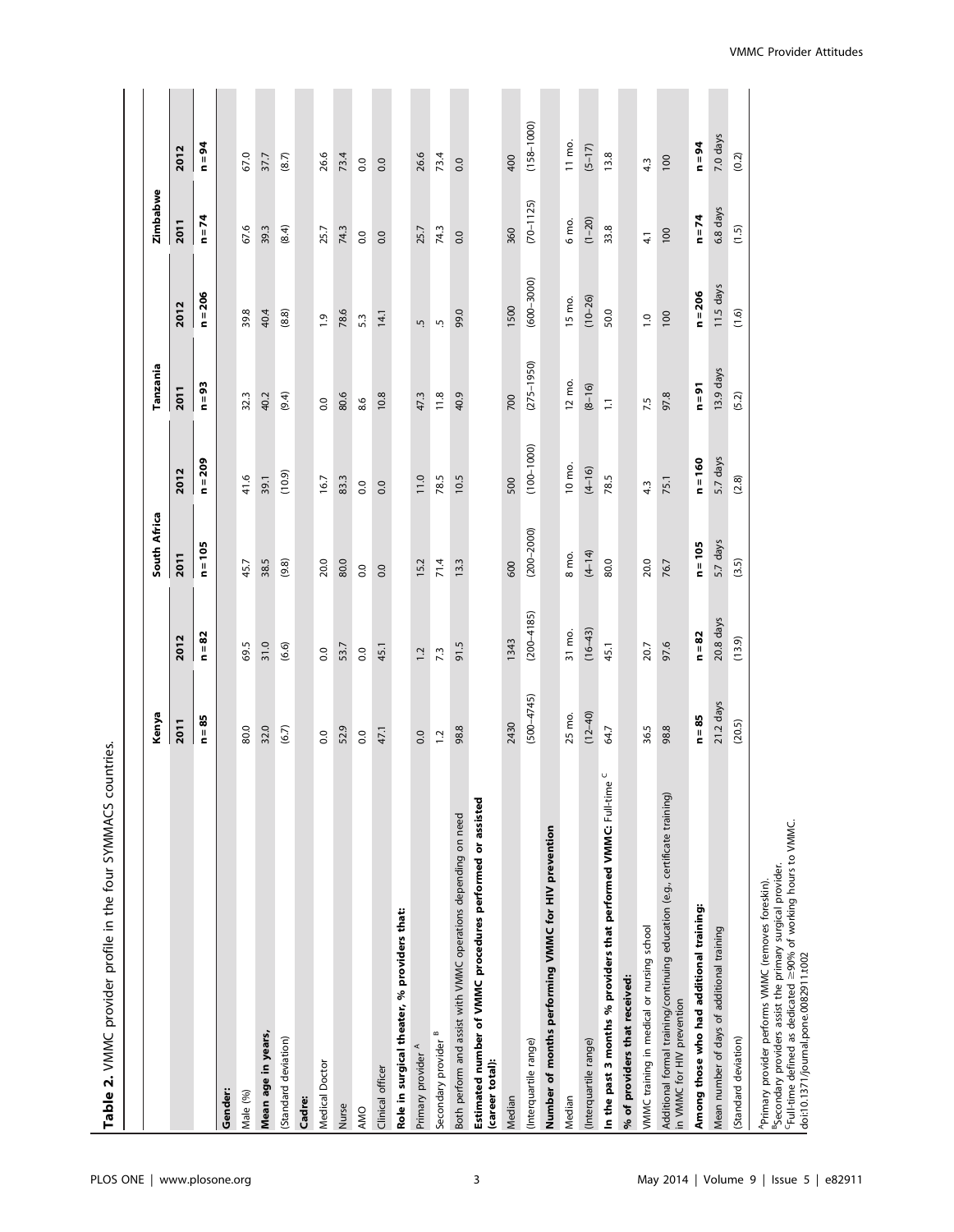were the only elements adopted by all countries (see Table 3). Data suggested that providers were aware of the nationally-recommended efficiency elements. For example, in 2012, 71% of providers in Kenya, 67% in South Africa, 88% in Tanzania, and 100% in Zimbabwe were aware that the forceps-guided method was the nationally-recommended surgical technique (data not shown).

The results below indicate provider attitudes and perceptions regarding the six elements of surgical efficiency and other aspects of the VMMC scale-up.

## Task-shifting

Task-shifting (the use of trained clinical personnel that are not medical doctors to perform VMMC) is authorized and widely practiced in Kenya and Tanzania, whereas in South Africa and Zimbabwe only medical doctors are authorized to perform VMMC (see Table 1). Table 4 presents descriptive data on two provider attitudes toward task-shifting and four provider attitudes toward task-sharing; it tests for differences by cadre within each country/year and for differences by country.

On the first attitude—''medical doctors are the only healthcare cadre who should be trained to perform adult VMMC'' relatively few providers in any country agreed with this statement and there was no statistical difference by cadre within each country and year. However, logistic regression results indicated differences by country (data not shown). Providers in Kenya and Tanzania were less likely than those in South Africa to agree with the statement, reflecting the fact that task-shifting is in widespread use in the countries less likely to agree. Zimbabwe did not differ from South Africa on this attitudinal variable.

In response to the open-ended questions, Zimbabwean and South African providers complained that part-time doctors created delays in program activity, as they often had other conflicting duties or would come late after frustrated clients had already left. The overwhelming recommendation by medical doctors and other clinical providers was that nurses should be trained to perform the entire procedure.

The second attitudinal variable, relating to rotation among multiple surgical bays, is worded to reflect an attitude favorable toward staying with a single patient from start to finish, and, by implication, negative toward rotation among multiple beds. The large majority of providers in Kenya and Tanzania agreed with the statement that ''primary provider should be with the patient from the administration of anesthesia to the final dressing'' (Table 4). However, results from the logistic regression (data not shown) indicated that both Kenya and Tanzania differed significantly from South Africa (the reference category) on this variable, whereas providers in Zimbabwe were even less likely than those in South Africa to agree with this attitude, reflecting a strong preference in Zimbabwe for the use of multiple beds.

## Task-sharing

Task-sharing refers to allowing providers other than medical doctors (described here as ''secondary providers'') to conduct certain steps of the procedure. Where medical doctors must perform VMMC, nurses, clinical officers, and assistant medical officers (depending on country) can assist with tasks such as scrubbing the patient pre-op, administering the anesthesia, and completing suturing.

The four attitudinal questions are all worded such that agreement with the statement reflects approval of different steps in task-sharing. Across all countries and in both years, over three quarters of providers agreed with the statement that ''it is acceptable for secondary providers to prepare and scrub the patient.'' Similarly, the majority of providers in all countries in both years agreed that ''it is acceptable for the secondary provider to administer local anesthesia.'' High levels of agreement were observed in all countries and in both years on the statement that ''it is acceptable for the secondary provider to dress the operating wound.'' And in all countries except Kenya, over three quarters of providers in both years agreed that ''it is acceptable for the secondary provider to complete the interrupted skin sutures.''

Logistic regression models were developed for testing for differences by country on the attitudinal variables related to task-sharing (data not shown). Regarding the attitude toward secondary providers administering local anesthesia, providers in Kenya were less likely to approve of this than their counterparts in South Africa. However, no other differences were detected by country or cadre. Similarly, providers in Kenya were less likely than those in South Africa to approve of having the secondary provider complete the interrupted skin sutures, in contrast to Tanzania where providers were even more open to task-sharing on this step.

#### Surgical method

By the start of SYMMACS in 2011, all four countries had adopted forceps-guided as the surgical method of choice. Study findings indicated that the large majority of providers in all four countries preferred forceps-guided in both rounds of the survey (ranging from 73% to 95% in both years). However, in Kenya and Zimbabwe, we observed a decrease in 2012 (data not shown).

Despite the widespread preference for forceps-guided, many providers responded to the open-ended questions that they wanted training in other surgical methods for performing VMMC. They

Table 3. Summary of adoption of 6 efficiency elements across the four SYMMACS countries: 2011-2012.

|                                                          | Kenya     | South Africa | <b>Tanzania</b> | Zimbabwe              |
|----------------------------------------------------------|-----------|--------------|-----------------|-----------------------|
|                                                          | 2011-2012 | 2011-2012    | 2011-2012       | 2011-2012             |
| Multiple bays in operating theatre                       |           | X/X          | X/X             | X/X                   |
| Purchase of pre-bundled kits with disposable instruments |           | X/X          |                 | X/X                   |
| Task-shifting                                            | X/X       |              | X/X             |                       |
| Task-sharing                                             | X/X       | X/X          | X/X             | X/X                   |
| Surgical method: forceps-guided                          | X/X       | X/X          | X/X             | X/X                   |
| Electrocautery to stop bleeding                          |           | X/X          |                 | $(x)$ <sup>*</sup> /X |

\*Indicates partial adoption of efficiency element.

doi:10.1371/journal.pone.0082911.t003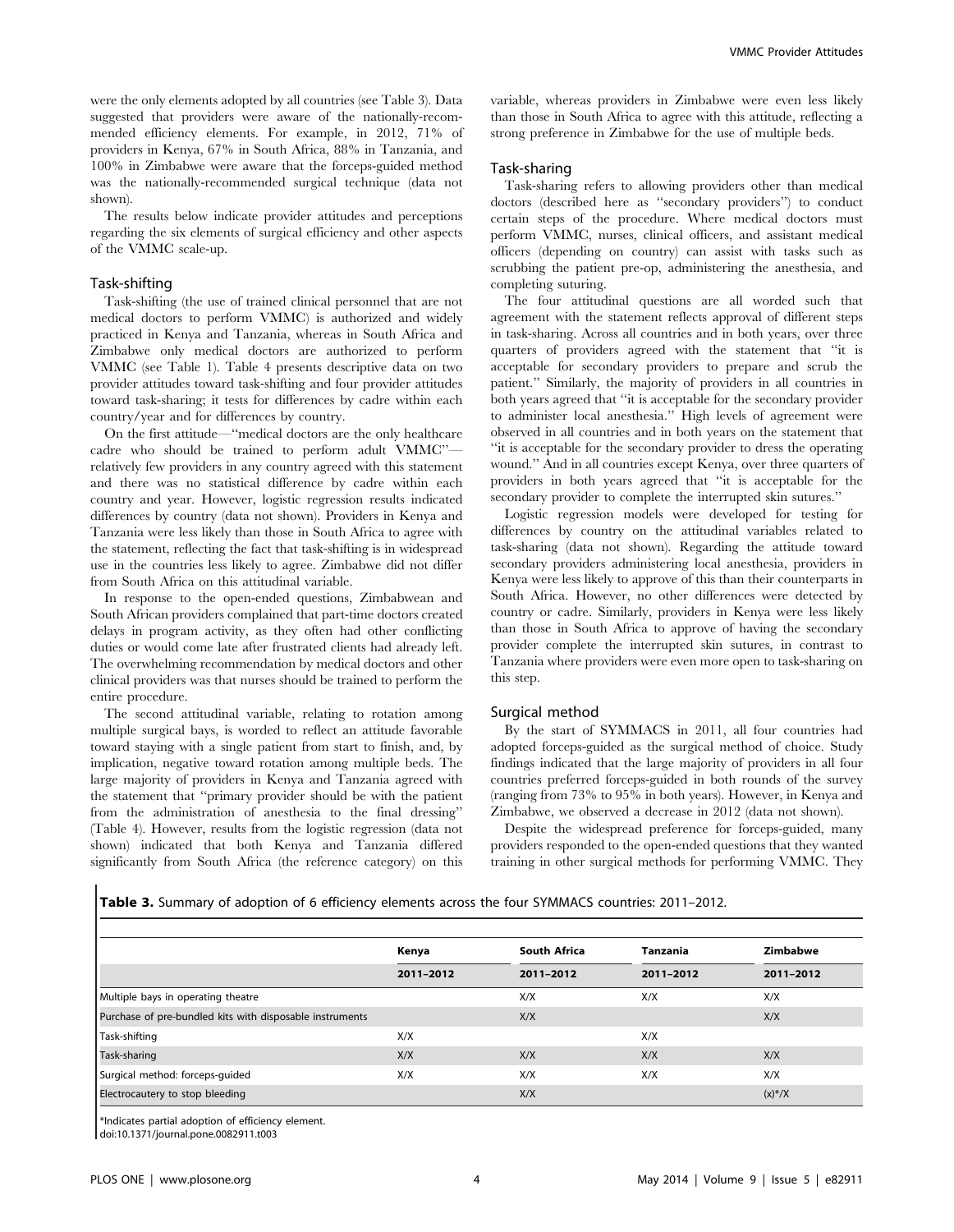| 14.3<br>27.4<br>16.7<br>8.6<br>℅<br>174<br>35<br>$\overline{8}$<br>$\overline{z}$<br>z<br>$\circ$<br>South Africa (reference)<br>Non-medical doctors<br>Non-medical doctors<br>Medical doctors<br>Medical doctors<br>Medical doctors<br>Kenya<br>Year<br>2012<br>2011<br>2011 | Only Medical doctors<br>perform VMMC | Primary provider present<br>or the entire procedure |                                  |                                       |                              |                                      |
|-------------------------------------------------------------------------------------------------------------------------------------------------------------------------------------------------------------------------------------------------------------------------------|--------------------------------------|-----------------------------------------------------|----------------------------------|---------------------------------------|------------------------------|--------------------------------------|
|                                                                                                                                                                                                                                                                               |                                      |                                                     | scrub the patient<br>Prepare and | <b>Administer local</b><br>anesthesia | Dress the operating<br>wound | Complete interrupted skin<br>sutures |
|                                                                                                                                                                                                                                                                               |                                      | Se                                                  | ℅                                | ℅                                     | ℅                            | ℅                                    |
|                                                                                                                                                                                                                                                                               |                                      |                                                     |                                  |                                       |                              |                                      |
|                                                                                                                                                                                                                                                                               |                                      |                                                     |                                  |                                       |                              |                                      |
|                                                                                                                                                                                                                                                                               |                                      | $\overline{9}$                                      | 100.0                            | 90.5                                  | 100.0                        | 90.5                                 |
|                                                                                                                                                                                                                                                                               |                                      | 6.2                                                 | 97.7                             | 96.5                                  | 98.8                         | 92.8                                 |
|                                                                                                                                                                                                                                                                               |                                      |                                                     |                                  |                                       |                              |                                      |
|                                                                                                                                                                                                                                                                               |                                      | $\ddot{5}$                                          | 100.0                            | 94.3                                  | 100.0                        | 94.3                                 |
|                                                                                                                                                                                                                                                                               |                                      | 3.2                                                 | 97.7                             | 95.4                                  | 98.3                         | 96.5                                 |
|                                                                                                                                                                                                                                                                               |                                      |                                                     |                                  |                                       |                              |                                      |
|                                                                                                                                                                                                                                                                               |                                      |                                                     |                                  |                                       |                              |                                      |
|                                                                                                                                                                                                                                                                               |                                      | $\overline{1}$                                      |                                  | $\overline{\phantom{a}}$              |                              |                                      |
| 3.6<br>85<br>Non-medical doctors                                                                                                                                                                                                                                              |                                      | 75.3                                                | 81.2                             | 68.2                                  | 91.7                         | 65.9                                 |
| 2012                                                                                                                                                                                                                                                                          |                                      |                                                     |                                  |                                       |                              |                                      |
| $\circ$<br>Medical doctors                                                                                                                                                                                                                                                    |                                      | $\overline{1}$                                      | $\overline{\phantom{a}}$         |                                       |                              |                                      |
| 3.6<br>$82$<br>Non-medical doctors                                                                                                                                                                                                                                            |                                      | 72.0                                                | 78.1                             | 52.5                                  | 85.4                         | 65.8                                 |
| Tanzania                                                                                                                                                                                                                                                                      |                                      |                                                     |                                  |                                       |                              |                                      |
| 2011                                                                                                                                                                                                                                                                          |                                      |                                                     |                                  |                                       |                              |                                      |
| $\circ$<br>Medical doctors                                                                                                                                                                                                                                                    |                                      | $\mathbf{I}$                                        |                                  |                                       |                              |                                      |
| 9.7<br>93<br>Non-medical doctors                                                                                                                                                                                                                                              |                                      | 91.4                                                | 97.9                             | 97.7                                  | 100.0                        | 99.9                                 |
| 2012                                                                                                                                                                                                                                                                          |                                      |                                                     |                                  |                                       |                              |                                      |
| $\overline{1}$<br>$\circ$<br>Medical doctors                                                                                                                                                                                                                                  |                                      |                                                     | $\overline{1}$                   | $\begin{array}{c} \hline \end{array}$ | $\mathbf{I}$                 | $\overline{\phantom{a}}$             |
| 2.5<br>202<br>Non-medical doctors                                                                                                                                                                                                                                             |                                      | 75.3                                                | 97.5                             | 97.5                                  | 100.0                        | 99.6                                 |
| Zimbabwe                                                                                                                                                                                                                                                                      |                                      |                                                     |                                  |                                       |                              |                                      |
| 2011                                                                                                                                                                                                                                                                          |                                      |                                                     |                                  |                                       |                              |                                      |
| 15.8<br>$\overline{6}$<br>Medical doctors                                                                                                                                                                                                                                     |                                      | 5.3                                                 | 100.0                            | 84.2                                  | 100.0                        | 78.9*                                |
| 3.6<br>55<br>Non-medical doctors                                                                                                                                                                                                                                              |                                      | œ.                                                  | 100.0                            | 94.5                                  | 100.0                        | 94.6                                 |
| 2012                                                                                                                                                                                                                                                                          |                                      |                                                     |                                  |                                       |                              |                                      |
| 12.0<br>25<br>Medical doctors                                                                                                                                                                                                                                                 |                                      | 0.0                                                 | 100.0                            | 96.0                                  | 100.0                        | 100.0                                |
| 5.8<br>$\mathbb{S}^9$<br>Non-medical doctors                                                                                                                                                                                                                                  |                                      | Lņ                                                  | 100.0                            | 95.7                                  | 100.0                        | 97.1                                 |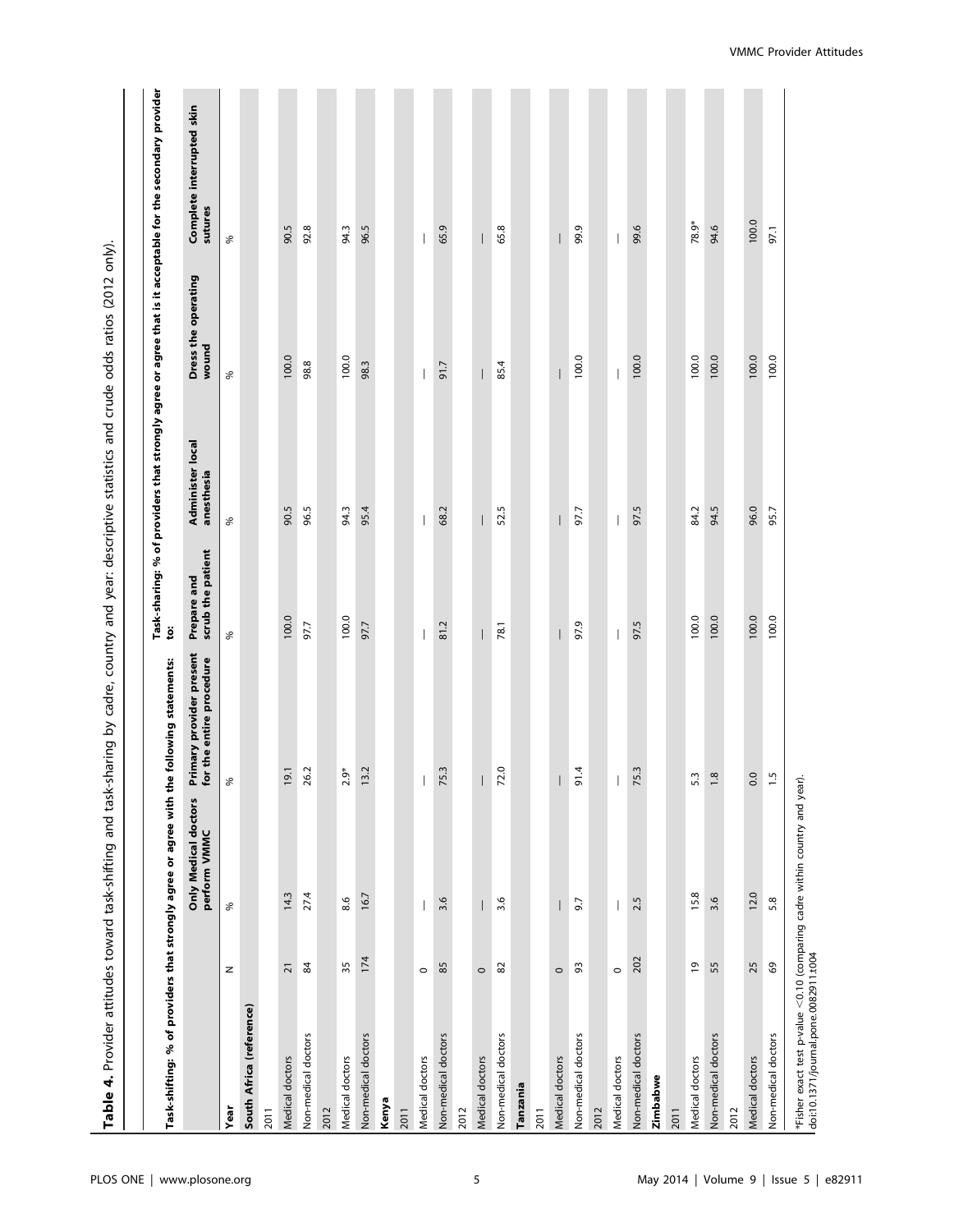noted that this would avert the need to refer clients to city centers or hospitals in cases of penile conditions that require use of an alternative surgical method. Providers felt that such referrals would result in the loss of some potential VMMC clients from the system.

#### Use of electrocautery instead of ligating sutures

In 2011 and 2012, the use of electrocautery to stop bleeding after removing the foreskin was in widespread use in South Africa and Zimbabwe, but was infrequent in Kenya and nonexistent in the Tanzanian program (thus, this set of questions was omitted in Tanzania). The vast majority of providers in South Africa, Kenya, and Zimbabwe (88–98%) believed that ''electrocautery/diathermy is safe to use for homeostasis when performing adult male VMMC,'' with no statistical difference between the countries (see Table 5). Furthermore, providers in all countries stated that electrocautery reduces the operating time significantly (with the percent agreeing ranging from 94% to 98% of providers in 2012), again with no statistically significant difference between countries for either year.

Between 19% and 38% of providers in Kenya and South Africa (both years) believed that ''electrocautery/diathermy compromises the sterility of the VMMC procedure,'' compared to less than 4% of providers in Zimbabwe holding this view in 2011 and 0% in 2012. There was a statistically significant difference between countries, for both years, on this variable. In response to the openended questions, a number of providers in South Africa reported that diathermies did not work properly or that the equipment needed to perform the suturing was insufficient. In response to the open-ended questions, Kenyan providers strongly recommended training on the use of electrocautery.

## Rotation among multiple surgical bays

Rotation among multiple surgical beds refers to a practice whereby a team simultaneously utilizes two or more surgical beds to increase its efficiency and surgical outputs. As shown in the overview article [5], this practice was in widespread use in South Africa, Tanzania, and Zimbabwe, and the provider survey confirmed that the majority of providers (ranging from 64– 100%, both years) preferred rotating among multiple surgical beds (Table 5). By contrast, in Kenya only 40% in 2011 and 22% in 2012 preferred multiple beds. There was a statistically significant difference between countries, for both years, on the reported preference for bed rotation. Kenyan providers cited a shortage of space, but the predominant reason seemed to be a sense of professional duty that the provider should stay with one patient from start to finish rather than pass him off to others.

## Bundling of supplies and tools

The practice of using purchased kits with pre-bundled supplies and disposable instruments is considered to increase surgical efficiency by giving the primary provider ready access to all the sterilized instruments and supplies needed at the start of the operation. Moreover, the use of disposable instruments averts the need for sterilizing instruments between operations in an autoclave. At the time of the survey, South Africa and Zimbabwe used purchased pre-bundled kits with disposable instruments; Kenya and Tanzania generally did not.

Table 5 presents data on provider attitudes toward use of prebundled kits with disposable instruments. The large majority of providers in all countries and in both years (73–100%) agreed that ''using pre-bundled kits of instruments and supplies decreases the time needed to perform male circumcision,'' and there was a statistically significant difference by country for both years. To the contrary, relatively few providers (1–30% in the different countries) felt that using pre-bundled kits of instruments and supplies is an unnecessary expense in VMMC clinics, with a significant difference between countries in 2011. The replies differed significantly for the remaining two attitudes related to kits. In Tanzania, 89–94% of providers reported that ''I prefer assembling a surgical tray myself rather than using a pre-bundled VMMC kit,'' compared to less than 18% in the other three countries in either year. Thus, a statistically significant difference was found between countries for both years. Tanzanian providers' answers to the open-ended questions indicated that they felt the latter practice ensured that they had everything needed for the procedure, as certain items were sometimes missing from prebundled kits.

Regarding approval of the use of reusable instruments, the countries varied greatly. On the extremes, approximately 90% of Kenyan providers in both years approved of reusable instruments, compared to approximately 20% in South Africa. In Tanzania, the percent favorable to reusable instruments dropped from 100% in 2011 to only 10% in 2012, mainly due to the fact that in that country, disposable kits were introduced in 2012 and providers found these extremely user-friendly. Again, a statistically significant difference in approval of reusable instruments was found between countries for both years.

## **Discussion**

This study adds to the scant literature on provider attitudes to VMMC. Research from other areas of public health has demonstrated that provider attitudes, preferences, and willingness to adhere to set guidelines – especially for new interventions – are critical for successful implementation of programs [8,9,10]. This study showed high concordance between each country's policies and provider attitudes toward the efficiency elements. Nonetheless, although providers generally endorse the six elements of surgical efficiency in VMMC programs, they may not necessarily agree with set guidelines. For example, many providers in Kenya and, to a lesser extent, in Tanzania did not endorse task-sharing given their belief that the provider has a professional obligation to remain with one client from the start to the end of the procedure. Where task-shifting is not authorized (South Africa and Zimbabwe), providers strongly embraced task-sharing.

Study findings suggest the need to consult providers and open a dialogue to ensure greater understanding of the rationale underlying certain policies to ensure effective implementation of VMMC efficiency elements. Involving service providers right at the formulation of guidelines is recognized as key to the successful adoption and implementation of interventions, especially where they are new [14]. Frustration over policies formulated in a ''topdown'' manner was not only expressed in this study, but has also been documented in others [6,7,11]. To maximize adherence, especially within a context where providers have their own preferences, there is a need to closely monitor the implementation of nationally-recommended policies [8,9]. In this case, continuous training and especially refresher training will be crucial in ensuring adherence to VMMC efficiency elements. Of note, refresher courses were recommended by service providers.

SYMMACS findings have direct programmatic implications. Firstly, findings relating to preference of task-shifting by service providers (in combination with other factors) have led to a review of this VMMC element in Zimbabwe and South Africa. The endorsement of task-shifting in countries where it was not practiced presaged the change in policy current underway in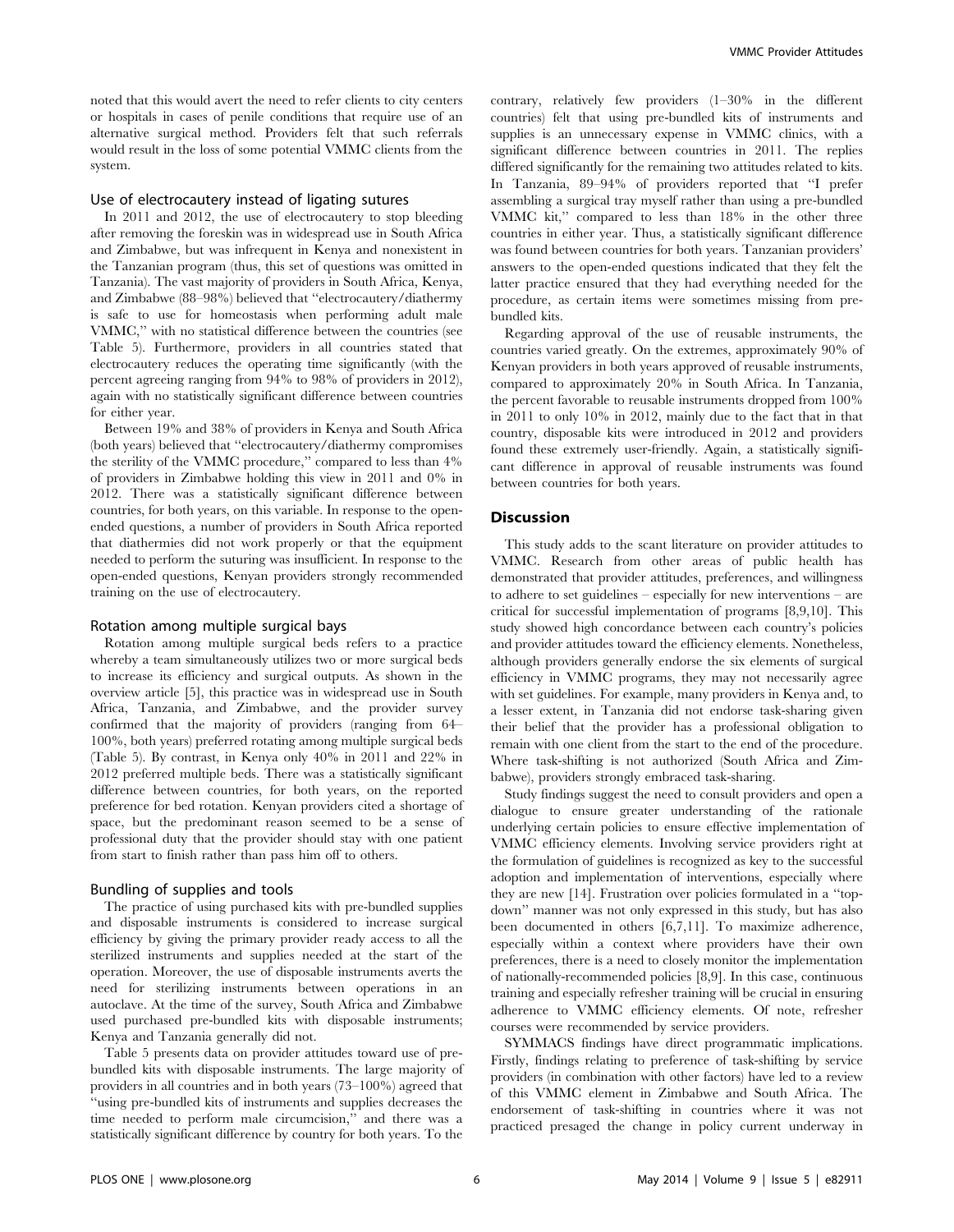Table 5. Attitudes toward multiple surgical beds, electrocautery and pre-bundled kits, by country/and year.

|                                                                                                            | Kenya | South Africa | Tanzania | Zimbabwe  |
|------------------------------------------------------------------------------------------------------------|-------|--------------|----------|-----------|
| All providers:                                                                                             |       |              |          |           |
| 2011                                                                                                       | 82    | 105          | 93       | 74        |
| 2012                                                                                                       | 84    | 209          | 206      | 94        |
| Electrocautery (diathermy):                                                                                |       |              |          |           |
| % of providers using electrocautery:                                                                       |       |              |          |           |
| 2011                                                                                                       | 34.1  | 99.0         | 0.0      | $71.6***$ |
| 2012                                                                                                       | 19.0  | 98.1         | 0.0      | $91.5***$ |
| % of providers that report using electrocautery and strongly agree or agree with the following statements: |       |              |          |           |
| Electrocautery/diathermy is safe to use for hemostasis                                                     |       |              |          |           |
| 2012                                                                                                       | 87.5  | 97.0         |          | 97.7      |
| Electrocautery decreases operating time significantly                                                      |       |              |          |           |
| 2011                                                                                                       | 92.9  | 89.5         |          | 98.1      |
| 2012                                                                                                       | 93.8  | 98.1         |          | 97.7      |
| Electrocautery/diathermy compromises surgical sterility                                                    |       |              |          |           |
| 2011                                                                                                       | 32.2  | 27.9         |          | $3.8***$  |
| 2012                                                                                                       | 18.8  | 38.0         |          | $0.0**$   |
| Use of multiple surgical beds:                                                                             |       |              |          |           |
| % of providers using multiple surgical beds                                                                |       |              |          |           |
| 2011                                                                                                       | 65.9  | 93.3         | 97.8     | $100.0**$ |
| 2012                                                                                                       | 58.3  | 78.9         | 87.4     | $100.0**$ |
| % of providers prefer rotating between multiple surgical beds <sup>+</sup>                                 |       |              |          |           |
| 2011                                                                                                       | 39.8  | 77.6         | 93.4     | $100.0**$ |
| 2012                                                                                                       | 22.4  | 78.8         | 64.4     | $100.0**$ |
| % of providers that strongly agree or agree that:                                                          |       |              |          |           |
| Using pre-bundled kits decreases the time needed to perform male circumcision:                             |       |              |          |           |
| 2011                                                                                                       | 98.8  | 93.3         | 100.0    | 98.6*     |
| 2012                                                                                                       | 97.6  | 96.7         | 72.8     | $100**$   |
| Using pre-bundled kits is an unnecessary expense:                                                          |       |              |          |           |
| 2011                                                                                                       | 1.2   | 10.5         | 30.2     | $13.5***$ |
| 2012                                                                                                       | 3.6   | 10.0         | 12.7     | 8.5       |
| I prefer assembling a surgical tray myself:                                                                |       |              |          |           |
| 2011                                                                                                       | 7.1   | 17.2         | 93.5     | $5.4***$  |
| 2012                                                                                                       | 11.0  | 9.5          | 88.8     | $2.1***$  |
| If a clinic does use pre-bundled kits, the instruments should be reusable.                                 |       |              |          |           |
| 2011                                                                                                       | 91.7  | 16.2         | 100.0    | $55.4***$ |
| 2012                                                                                                       | 87.9  | 21.0         | 10.2     | $36.2***$ |
|                                                                                                            |       |              |          |           |

+ As opposed to ''attending to one patient at a time'' or ''no preference.'' \*Chi square test p-value < $0.05$  (comparing countries within each year).  $*$ Chi square test p-value < 0.01 (comparing countries within each year). doi:10.1371/journal.pone.0082911.t005

Zimbabwe. As this article goes to press, the government of Zimbabwe is currently piloting task-shifting of VMMC to nurses.

Secondly, where the practices are not in place (Kenya and Tanzania), providers appear very open to receiving training in the use of electrocautery, as well as in other surgical methods (to use as a backup in case of medical contraindications for forceps-guided). Thirdly, providers in Kenya – which has the longest running program among the four countries – were much less likely to embrace the elements of task-sharing and bed rotation than their counterparts in the other three countries. For example, the strong sense of professional duty to complete the operation from start to finish rather than pass it off to others resulted in stark preference disparities between Kenyan providers and those from the other three countries. Thus, Kenyan providers felt that it was less acceptable for secondary providers to conduct crucial tasks such as administration of anesthesia and completing interrupted sutures. This philosophy also influenced attitudes around task-sharing even simpler tasks such as scrubbing and preparing the client. The philosophy reflects the approach of the Kenya program to have a far greater number of VMMC sites but less intense demand at each site; as a result, these providers may experience less pressure